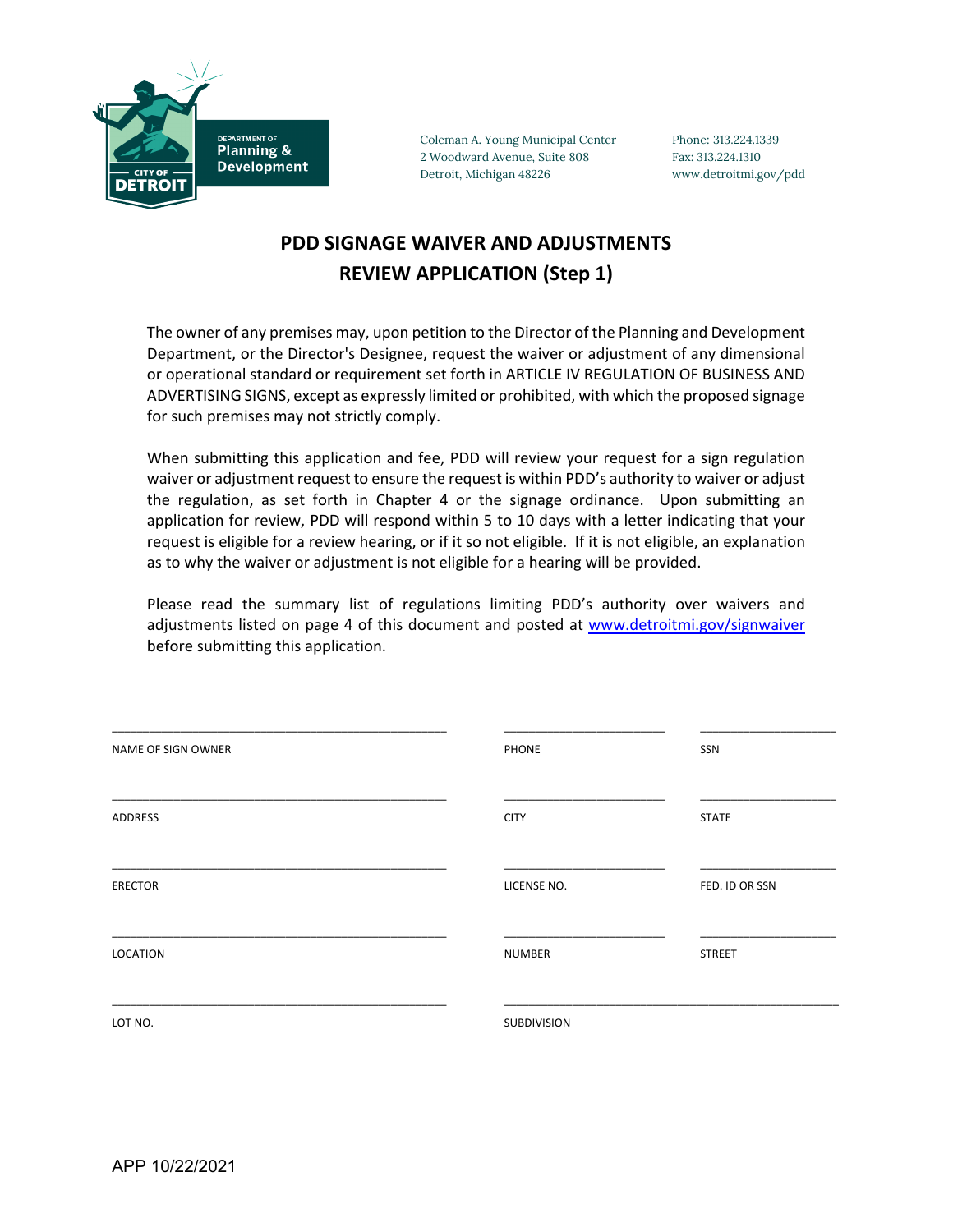Page 2 of 8

|                                                                                      | <b>SGN Number</b>                                                                                                                                                                                         |               | $(2021-XXXXX)$              |              |  |
|--------------------------------------------------------------------------------------|-----------------------------------------------------------------------------------------------------------------------------------------------------------------------------------------------------------|---------------|-----------------------------|--------------|--|
|                                                                                      | Review Limits on Sign Waiver and Adjustment Included in this Document                                                                                                                                     |               |                             |              |  |
|                                                                                      | Review of Criteria by which a Waiver or Adjustment can be approved (Page 3)                                                                                                                               |               |                             |              |  |
|                                                                                      | Make a Payment for \$150.00 at https://cod.divdatkiosknetwork.com/SignWaiver Please<br>use the numerical portion of your SGN (2021-XXXXX) number as your SWA Number<br>when making a payment (2021-XXXXX) |               |                             |              |  |
|                                                                                      | Please email your completed application and attach receipt of paid Sign Waiver and<br>Adjustment Review Fee to signwaiver@detroitmi.gov with the Subject Title "SWA<br>Application 2021-XXXXX"            |               |                             |              |  |
|                                                                                      | Please also upload the application and paid receipt into Eplans (aka ProjectDox)                                                                                                                          |               |                             |              |  |
| SUMMARY OF THE PROPOSED SIGNAGE:                                                     |                                                                                                                                                                                                           |               |                             |              |  |
|                                                                                      |                                                                                                                                                                                                           |               |                             |              |  |
|                                                                                      |                                                                                                                                                                                                           |               |                             |              |  |
| AREA                                                                                 |                                                                                                                                                                                                           | <b>HEIGHT</b> | DESCRIPTION OF CONSTRUCTION | ILLUMINATION |  |
|                                                                                      |                                                                                                                                                                                                           |               |                             |              |  |
| LIST ARTICLE NUMBERS FOR WHICH A WAIVER OR ADJUSTMENT IS NEEDED                      |                                                                                                                                                                                                           |               |                             |              |  |
| SUMMARY OF EXTENT TO WHICH THE SIGN DOES NOT COMPLY WITH STANDARDS AND REQUIREMENTS: |                                                                                                                                                                                                           |               |                             |              |  |
|                                                                                      |                                                                                                                                                                                                           |               |                             |              |  |
|                                                                                      |                                                                                                                                                                                                           |               |                             |              |  |
|                                                                                      |                                                                                                                                                                                                           |               |                             |              |  |
|                                                                                      |                                                                                                                                                                                                           |               |                             |              |  |
|                                                                                      |                                                                                                                                                                                                           |               |                             |              |  |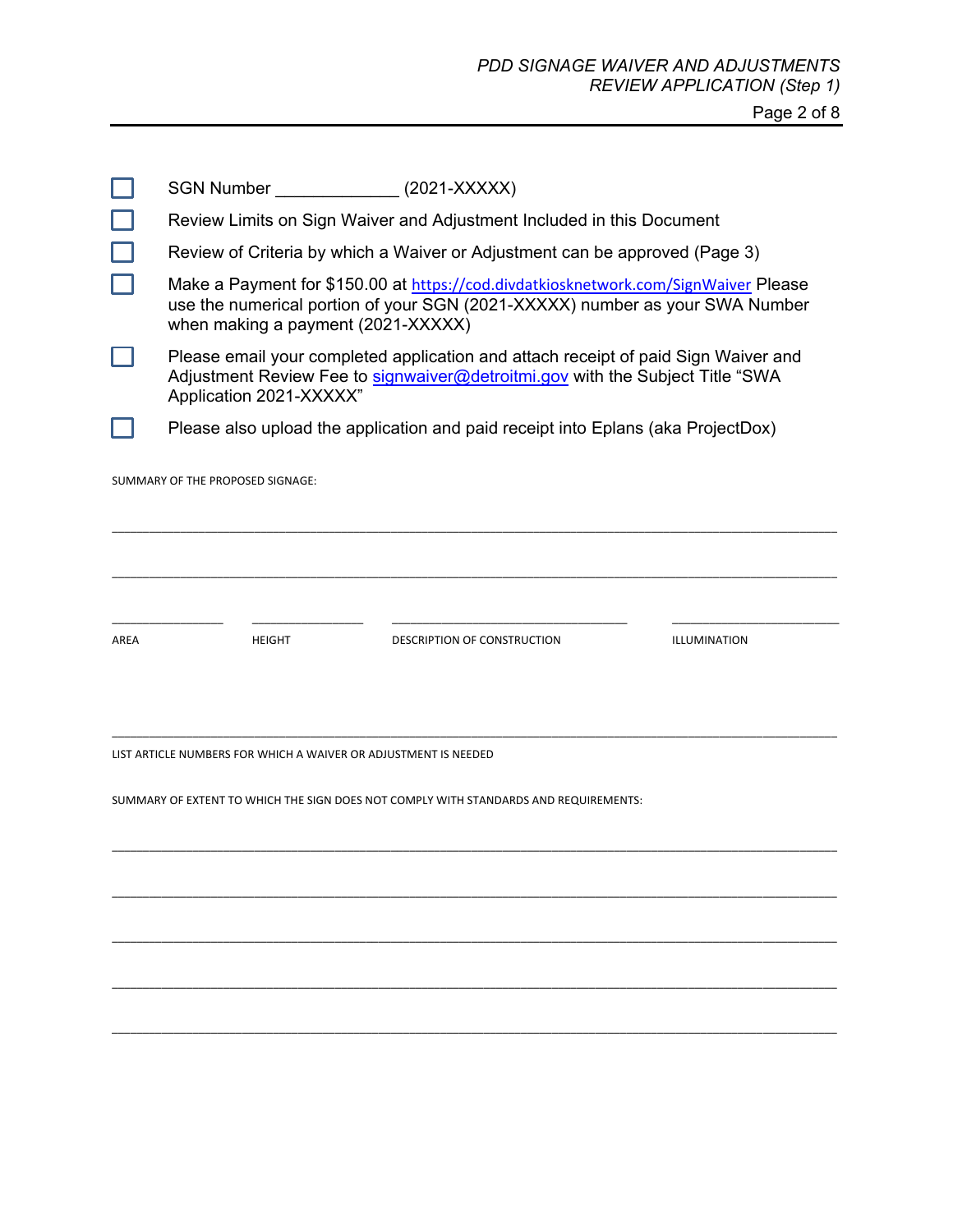Page 3 of 8

PLEASE PROVIDE A RESPONSE TO EACH CRITERIA BY WHICH A WAIVER OR ADJUSTMENT MAY BE APPROVED

The criteria by which a waiver or adjustment may be approved, per Sec 4-4-22(j), that states: PDD may approve a petition for a waiver or adjustment only upon finding that such waiver or adjustment satisfies all of the following. Please provide a response to how your request meets each of the following criteria:

1. That, without the requested waiver or adjustment, the sign would be subject to one or more practical difficulties that would substantially hinder the communicative potential of the sign;

\_\_\_\_\_\_\_\_\_\_\_\_\_\_\_\_\_\_\_\_\_\_\_\_\_\_\_\_\_\_\_\_\_\_\_\_\_\_\_\_\_\_\_\_\_\_\_\_\_\_\_\_\_\_\_\_\_\_\_\_\_\_\_\_\_\_\_\_\_\_\_\_\_\_\_\_\_\_\_\_\_\_\_\_\_\_\_\_\_\_\_\_\_\_\_\_\_\_\_\_\_\_\_\_\_\_\_\_\_\_\_\_\_\_\_\_\_

\_\_\_\_\_\_\_\_\_\_\_\_\_\_\_\_\_\_\_\_\_\_\_\_\_\_\_\_\_\_\_\_\_\_\_\_\_\_\_\_\_\_\_\_\_\_\_\_\_\_\_\_\_\_\_\_\_\_\_\_\_\_\_\_\_\_\_\_\_\_\_\_\_\_\_\_\_\_\_\_\_\_\_\_\_\_\_\_\_\_\_\_\_\_\_\_\_\_\_\_\_\_\_\_\_\_\_\_\_\_\_\_\_\_\_\_\_

\_\_\_\_\_\_\_\_\_\_\_\_\_\_\_\_\_\_\_\_\_\_\_\_\_\_\_\_\_\_\_\_\_\_\_\_\_\_\_\_\_\_\_\_\_\_\_\_\_\_\_\_\_\_\_\_\_\_\_\_\_\_\_\_\_\_\_\_\_\_\_\_\_\_\_\_\_\_\_\_\_\_\_\_\_\_\_\_\_\_\_\_\_\_\_\_\_\_\_\_\_\_\_\_\_\_\_\_\_\_\_\_\_\_\_\_\_

2. That the requested waiver or adjustment is necessary to address all practical difficulties referenced in the first bullet, as no form of alternative signage in accordance with this chapter could effectively eliminate all such practical difficulties;

\_\_\_\_\_\_\_\_\_\_\_\_\_\_\_\_\_\_\_\_\_\_\_\_\_\_\_\_\_\_\_\_\_\_\_\_\_\_\_\_\_\_\_\_\_\_\_\_\_\_\_\_\_\_\_\_\_\_\_\_\_\_\_\_\_\_\_\_\_\_\_\_\_\_\_\_\_\_\_\_\_\_\_\_\_\_\_\_\_\_\_\_\_\_\_\_\_\_\_\_\_\_\_\_\_\_\_\_\_\_\_\_\_\_\_\_\_

\_\_\_\_\_\_\_\_\_\_\_\_\_\_\_\_\_\_\_\_\_\_\_\_\_\_\_\_\_\_\_\_\_\_\_\_\_\_\_\_\_\_\_\_\_\_\_\_\_\_\_\_\_\_\_\_\_\_\_\_\_\_\_\_\_\_\_\_\_\_\_\_\_\_\_\_\_\_\_\_\_\_\_\_\_\_\_\_\_\_\_\_\_\_\_\_\_\_\_\_\_\_\_\_\_\_\_\_\_\_\_\_\_\_\_\_\_

\_\_\_\_\_\_\_\_\_\_\_\_\_\_\_\_\_\_\_\_\_\_\_\_\_\_\_\_\_\_\_\_\_\_\_\_\_\_\_\_\_\_\_\_\_\_\_\_\_\_\_\_\_\_\_\_\_\_\_\_\_\_\_\_\_\_\_\_\_\_\_\_\_\_\_\_\_\_\_\_\_\_\_\_\_\_\_\_\_\_\_\_\_\_\_\_\_\_\_\_\_\_\_\_\_\_\_\_\_\_\_\_\_\_\_\_\_

3. That the requested waiver or adjustment would be sufficient to effectively eliminate all practical difficulties referenced in the first bullet;

\_\_\_\_\_\_\_\_\_\_\_\_\_\_\_\_\_\_\_\_\_\_\_\_\_\_\_\_\_\_\_\_\_\_\_\_\_\_\_\_\_\_\_\_\_\_\_\_\_\_\_\_\_\_\_\_\_\_\_\_\_\_\_\_\_\_\_\_\_\_\_\_\_\_\_\_\_\_\_\_\_\_\_\_\_\_\_\_\_\_\_\_\_\_\_\_\_\_\_\_\_\_\_\_\_\_\_\_\_\_\_\_\_\_\_\_\_

\_\_\_\_\_\_\_\_\_\_\_\_\_\_\_\_\_\_\_\_\_\_\_\_\_\_\_\_\_\_\_\_\_\_\_\_\_\_\_\_\_\_\_\_\_\_\_\_\_\_\_\_\_\_\_\_\_\_\_\_\_\_\_\_\_\_\_\_\_\_\_\_\_\_\_\_\_\_\_\_\_\_\_\_\_\_\_\_\_\_\_\_\_\_\_\_\_\_\_\_\_\_\_\_\_\_\_\_\_\_\_\_\_\_\_\_\_

\_\_\_\_\_\_\_\_\_\_\_\_\_\_\_\_\_\_\_\_\_\_\_\_\_\_\_\_\_\_\_\_\_\_\_\_\_\_\_\_\_\_\_\_\_\_\_\_\_\_\_\_\_\_\_\_\_\_\_\_\_\_\_\_\_\_\_\_\_\_\_\_\_\_\_\_\_\_\_\_\_\_\_\_\_\_\_\_\_\_\_\_\_\_\_\_\_\_\_\_\_\_\_\_\_\_\_\_\_\_\_\_\_\_\_\_\_

4. That the requested waiver or adjustment will not have a detrimental effect on the privacy, light, or air of the premises or neighboring premises;

\_\_\_\_\_\_\_\_\_\_\_\_\_\_\_\_\_\_\_\_\_\_\_\_\_\_\_\_\_\_\_\_\_\_\_\_\_\_\_\_\_\_\_\_\_\_\_\_\_\_\_\_\_\_\_\_\_\_\_\_\_\_\_\_\_\_\_\_\_\_\_\_\_\_\_\_\_\_\_\_\_\_\_\_\_\_\_\_\_\_\_\_\_\_\_\_\_\_\_\_\_\_\_\_\_\_\_\_\_\_\_\_\_\_\_\_\_

\_\_\_\_\_\_\_\_\_\_\_\_\_\_\_\_\_\_\_\_\_\_\_\_\_\_\_\_\_\_\_\_\_\_\_\_\_\_\_\_\_\_\_\_\_\_\_\_\_\_\_\_\_\_\_\_\_\_\_\_\_\_\_\_\_\_\_\_\_\_\_\_\_\_\_\_\_\_\_\_\_\_\_\_\_\_\_\_\_\_\_\_\_\_\_\_\_\_\_\_\_\_\_\_\_\_\_\_\_\_\_\_\_\_\_\_\_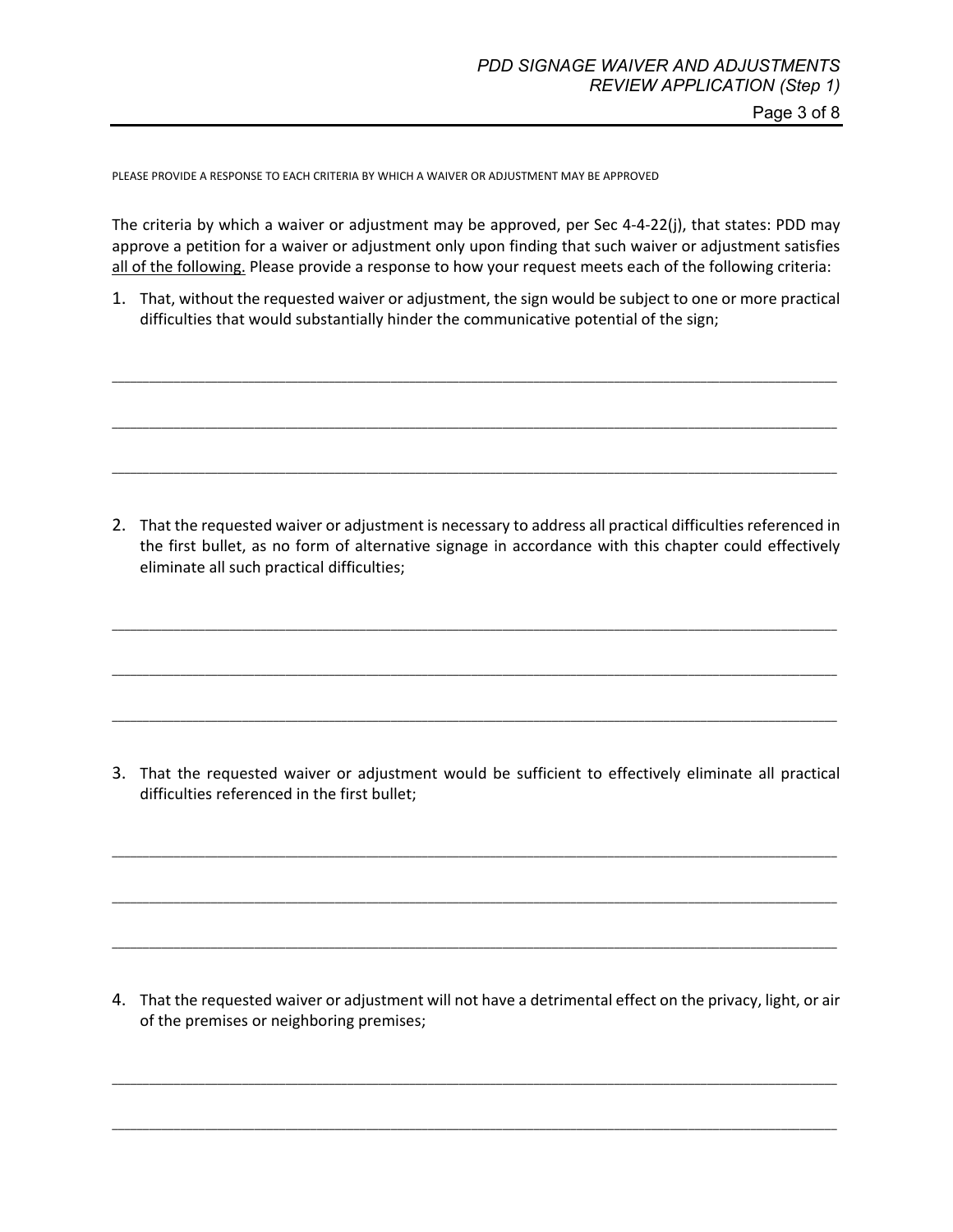Page 4 of 8

5. That the requested waiver or adjustment will not substantially affect the use or development of the subject premises or neighboring premises;

\_\_\_\_\_\_\_\_\_\_\_\_\_\_\_\_\_\_\_\_\_\_\_\_\_\_\_\_\_\_\_\_\_\_\_\_\_\_\_\_\_\_\_\_\_\_\_\_\_\_\_\_\_\_\_\_\_\_\_\_\_\_\_\_\_\_\_\_\_\_\_\_\_\_\_\_\_\_\_\_\_\_\_\_\_\_\_\_\_\_\_\_\_\_\_\_\_\_\_\_\_\_\_\_\_\_\_\_\_\_\_\_\_\_\_\_\_

\_\_\_\_\_\_\_\_\_\_\_\_\_\_\_\_\_\_\_\_\_\_\_\_\_\_\_\_\_\_\_\_\_\_\_\_\_\_\_\_\_\_\_\_\_\_\_\_\_\_\_\_\_\_\_\_\_\_\_\_\_\_\_\_\_\_\_\_\_\_\_\_\_\_\_\_\_\_\_\_\_\_\_\_\_\_\_\_\_\_\_\_\_\_\_\_\_\_\_\_\_\_\_\_\_\_\_\_\_\_\_\_\_\_\_\_\_

\_\_\_\_\_\_\_\_\_\_\_\_\_\_\_\_\_\_\_\_\_\_\_\_\_\_\_\_\_\_\_\_\_\_\_\_\_\_\_\_\_\_\_\_\_\_\_\_\_\_\_\_\_\_\_\_\_\_\_\_\_\_\_\_\_\_\_\_\_\_\_\_\_\_\_\_\_\_\_\_\_\_\_\_\_\_\_\_\_\_\_\_\_\_\_\_\_\_\_\_\_\_\_\_\_\_\_\_\_\_\_\_\_\_\_\_\_

\_\_\_\_\_\_\_\_\_\_\_\_\_\_\_\_\_\_\_\_\_\_\_\_\_\_\_\_\_\_\_\_\_\_\_\_\_\_\_\_\_\_\_\_\_\_\_\_\_\_\_\_\_\_\_\_\_\_\_\_\_\_\_\_\_\_\_\_\_\_\_\_\_\_\_\_\_\_\_\_\_\_\_\_\_\_\_\_\_\_\_\_\_\_\_\_\_\_\_\_\_\_\_\_\_\_\_\_\_\_\_\_\_\_\_\_\_

6. That the requested waiver or adjustment will not substantially impair, detract from, or otherwise affect the aesthetic value of the subject premises or neighboring premises;

\_\_\_\_\_\_\_\_\_\_\_\_\_\_\_\_\_\_\_\_\_\_\_\_\_\_\_\_\_\_\_\_\_\_\_\_\_\_\_\_\_\_\_\_\_\_\_\_\_\_\_\_\_\_\_\_\_\_\_\_\_\_\_\_\_\_\_\_\_\_\_\_\_\_\_\_\_\_\_\_\_\_\_\_\_\_\_\_\_\_\_\_\_\_\_\_\_\_\_\_\_\_\_\_\_\_\_\_\_\_\_\_\_\_\_\_\_

\_\_\_\_\_\_\_\_\_\_\_\_\_\_\_\_\_\_\_\_\_\_\_\_\_\_\_\_\_\_\_\_\_\_\_\_\_\_\_\_\_\_\_\_\_\_\_\_\_\_\_\_\_\_\_\_\_\_\_\_\_\_\_\_\_\_\_\_\_\_\_\_\_\_\_\_\_\_\_\_\_\_\_\_\_\_\_\_\_\_\_\_\_\_\_\_\_\_\_\_\_\_\_\_\_\_\_\_\_\_\_\_\_\_\_\_\_

\_\_\_\_\_\_\_\_\_\_\_\_\_\_\_\_\_\_\_\_\_\_\_\_\_\_\_\_\_\_\_\_\_\_\_\_\_\_\_\_\_\_\_\_\_\_\_\_\_\_\_\_\_\_\_\_\_\_\_\_\_\_\_\_\_\_\_\_\_\_\_\_\_\_\_\_\_\_\_\_\_\_\_\_\_\_\_\_\_\_\_\_\_\_\_\_\_\_\_\_\_\_\_\_\_\_\_\_\_\_\_\_\_\_\_\_\_

7. That the requested adjustment will not in any way increase the potential for distraction to, obstruct the flow of, or otherwise harm pedestrians or motor vehicles passing within view of the sign; and

\_\_\_\_\_\_\_\_\_\_\_\_\_\_\_\_\_\_\_\_\_\_\_\_\_\_\_\_\_\_\_\_\_\_\_\_\_\_\_\_\_\_\_\_\_\_\_\_\_\_\_\_\_\_\_\_\_\_\_\_\_\_\_\_\_\_\_\_\_\_\_\_\_\_\_\_\_\_\_\_\_\_\_\_\_\_\_\_\_\_\_\_\_\_\_\_\_\_\_\_\_\_\_\_\_\_\_\_\_\_\_\_\_\_\_\_\_

\_\_\_\_\_\_\_\_\_\_\_\_\_\_\_\_\_\_\_\_\_\_\_\_\_\_\_\_\_\_\_\_\_\_\_\_\_\_\_\_\_\_\_\_\_\_\_\_\_\_\_\_\_\_\_\_\_\_\_\_\_\_\_\_\_\_\_\_\_\_\_\_\_\_\_\_\_\_\_\_\_\_\_\_\_\_\_\_\_\_\_\_\_\_\_\_\_\_\_\_\_\_\_\_\_\_\_\_\_\_\_\_\_\_\_\_\_

\_\_\_\_\_\_\_\_\_\_\_\_\_\_\_\_\_\_\_\_\_\_\_\_\_\_\_\_\_\_\_\_\_\_\_\_\_\_\_\_\_\_\_\_\_\_\_\_\_\_\_\_\_\_\_\_\_\_\_\_\_\_\_\_\_\_\_\_\_\_\_\_\_\_\_\_\_\_\_\_\_\_\_\_\_\_\_\_\_\_\_\_\_\_\_\_\_\_\_\_\_\_\_\_\_\_\_\_\_\_\_\_\_\_\_\_\_

8. The proposed signage for the subject premises, submitted as part of the application for the waiver or adjustment, is in general accord with the spirit and intent of the regulations outlined in this chapter.

\_\_\_\_\_\_\_\_\_\_\_\_\_\_\_\_\_\_\_\_\_\_\_\_\_\_\_\_\_\_\_\_\_\_\_\_\_\_\_\_\_\_\_\_\_\_\_\_\_\_\_\_\_\_\_\_\_\_\_\_\_\_\_\_\_\_\_\_\_\_\_\_\_\_\_\_\_\_\_\_\_\_\_\_\_\_\_\_\_\_\_\_\_\_\_\_\_\_\_\_\_\_\_\_\_\_\_\_\_\_\_\_\_\_\_\_\_

\_\_\_\_\_\_\_\_\_\_\_\_\_\_\_\_\_\_\_\_\_\_\_\_\_\_\_\_\_\_\_\_\_\_\_\_\_\_\_\_\_\_\_\_\_\_\_\_\_\_\_\_\_\_\_\_\_\_\_\_\_\_\_\_\_\_\_\_\_\_\_\_\_\_\_\_\_\_\_\_\_\_\_\_\_\_\_\_\_\_\_\_\_\_\_\_\_\_\_\_\_\_\_\_\_\_\_\_\_\_\_\_\_\_\_\_\_

\_\_\_\_\_\_\_\_\_\_\_\_\_\_\_\_\_\_\_\_\_\_\_\_\_\_\_\_\_\_\_\_\_\_\_\_\_\_\_\_\_\_\_\_\_\_\_\_\_\_\_\_\_\_\_\_\_\_\_\_\_\_\_\_\_\_\_\_\_\_\_\_\_\_\_\_\_\_\_\_\_\_\_\_\_\_\_\_\_\_\_\_\_\_\_\_\_\_\_\_\_\_\_\_\_\_\_\_\_\_\_\_\_\_\_\_\_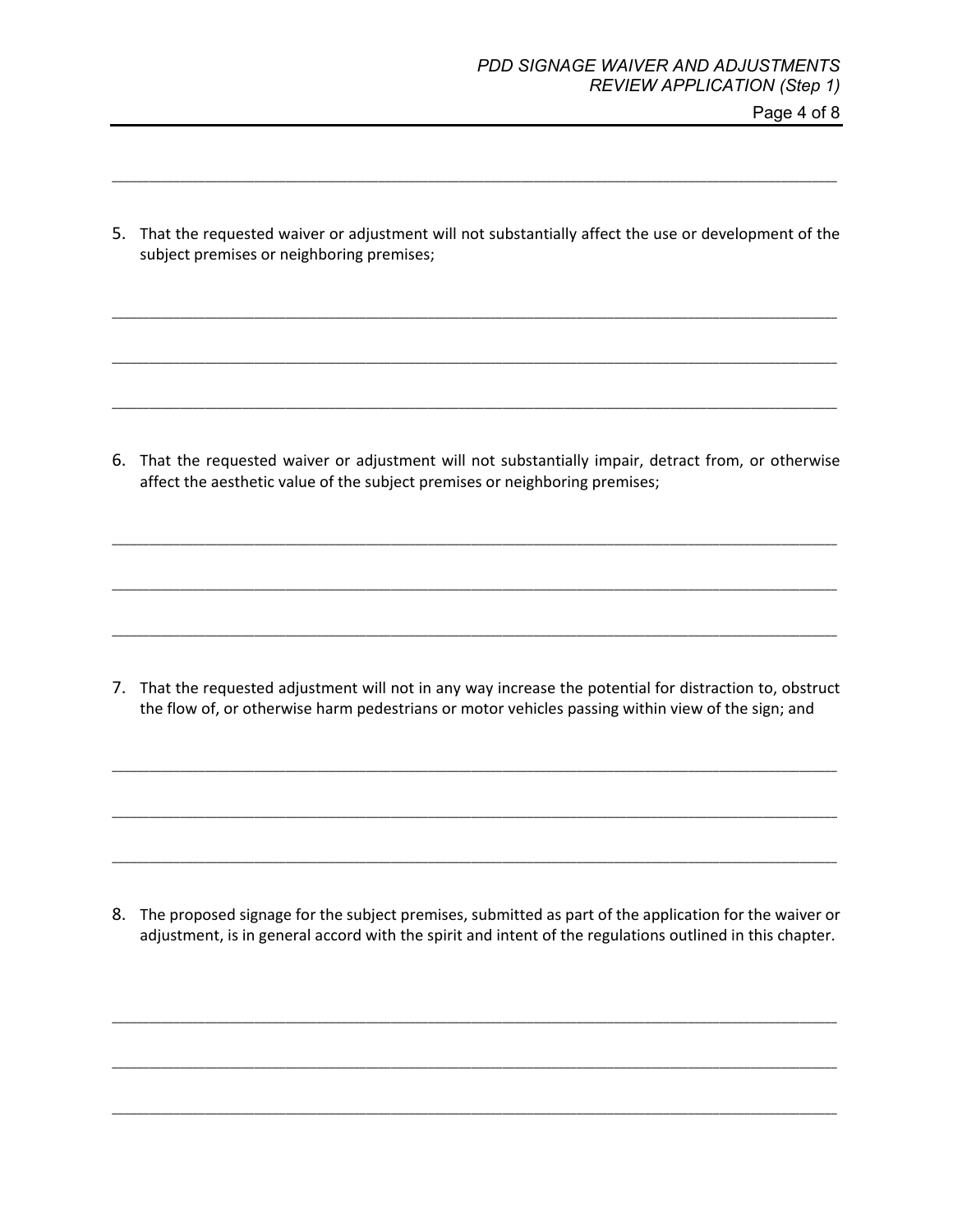Page 5 of 8

### **Prohibition or Limit on Sign Waiver or Adjustment Requests**

If you are seeking a waiver or an adjustment on a sign regulation, please review this summary and check the regulations to ensure your request for a waiver or adjustment is eligible under Chapter 4. In some cases, the sign code grants PDD limited authority to review and hear only certain items pertaining to sign size, location, type, and function. This documented is intended to summarize PDD's adjustment and waiver authority **before** submitting your application for Sign Waiver or Adjustment Eligibility. The relevant section of the code is listed for reference.

#### **Permissibility of all Signs**

*Location and Illumination:* PDD does not have the authority, per 4-4-31(c), to waive or adjust any requirements associated with illumination or locational permissibility of any type of sign. For example, Roof signs are permissible only on buildings or structures of at least ten stories located in low-density commercial/institutional sign districts and high-density commercial/industrial sign districts where no high-rise identification signs are present. PDD does not have the ability to waive these permissibility requirements. An application to waive the permissibility requirements listed under Sec. 4-4-31 to Sec. 4-4-60 will not be accepted for a hearing.

#### **Business Signs**

*Sign Size:* Applicants are only eligible to request an adjustment of up to 25% of the maximum allowed size of business signs, per 4-4-62(c). An application seeking an adjustment of more 25% of the maximum allowed size of business signs will not be accepted for a hearing.

*Additional Business Signage:* PDD does not have the authority, per 4-4-63(b), to waive or adjust the standards for additional business signage. Business signs seeking a waiver or adjustment for the following sign types will not be accepted for a hearing, including:

- High-rise identification signs.
- Painted side-wall signs,
- Sponsorship signs associated with public art, or
- Directional signs.

*Location and Illumination:* Per 4-4-31(c), PDD does not have the authority to waive or adjustment any requirements associated with illumination or location permissibility of any type of sign. Business signs seeking a waiver or adjustment of these conditions will not be accepted for a hearing.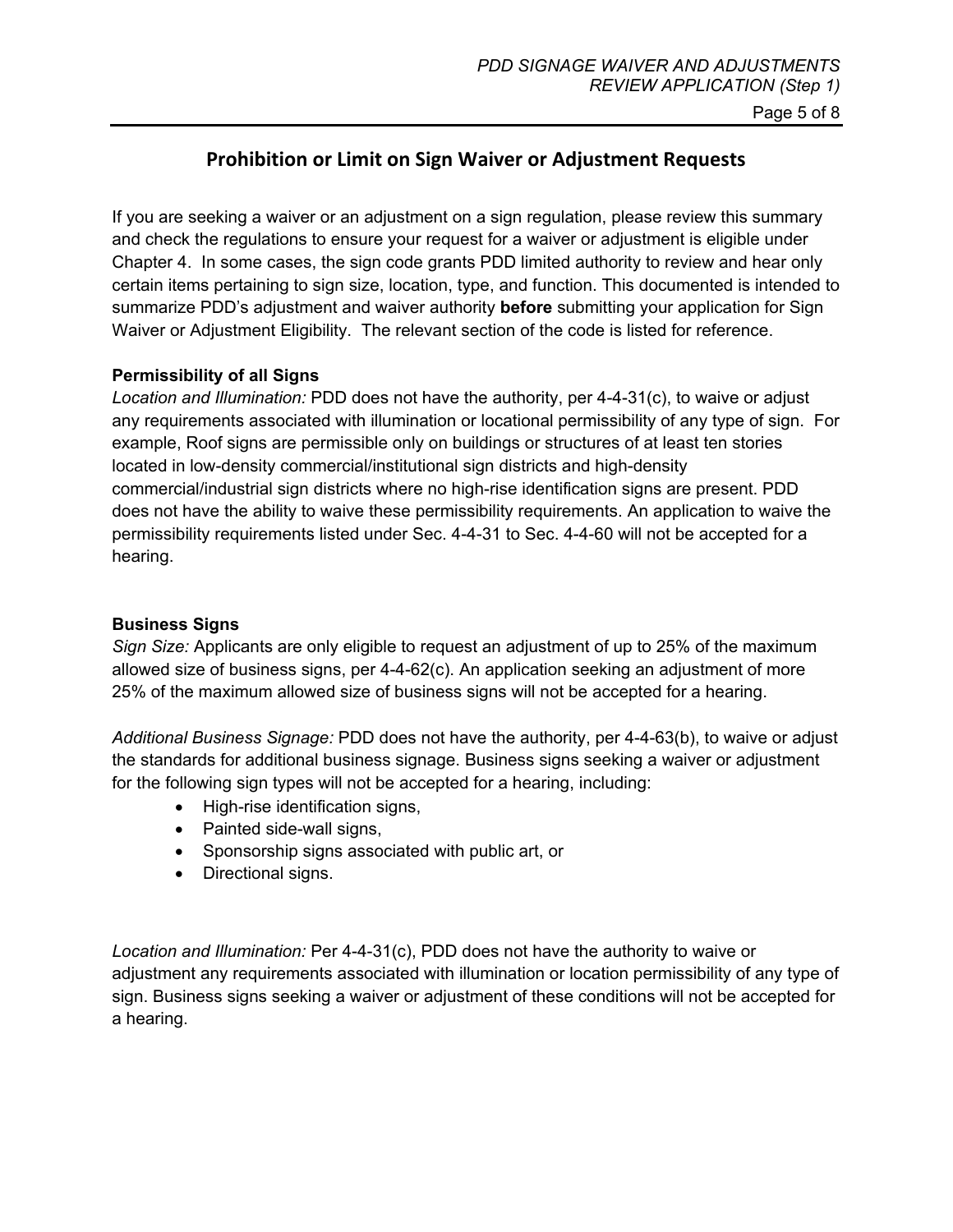#### **Advertising Signs**

#### • *Outside of the Central Business District*

*All Permits for Advertising Signs outside of the CBD:* No advertising sign may be built or altered outside of the CBD without a waiver via PDD's Waiver and Adjustment petition process, per 4-4-102. PDD does not have the authority, per 4-4-109(a), to waive the findings required in Sec. 4-4-102. The findings of Sec. 4-4-102 (1) through (6) must be made by the Buildings and Safety Engineering Department (BSEED) via your sign permit application permit at BSEED, before you can apply to the Sign Waiver or Adjustment process at the Planning and Development Department. An advertising sign outside of the CBD seeking a waiver without these findings will be denied for a hearing.

*Dimensional Requirements*: Applicants are only eligible to request an adjustment of up to 10%, per 4-4-109, of the following. An application for an advertising sign seeking an adjustment of more than 10% of the following measurements will not be accepted for a hearing:

- Spacing between signs (4-4-103),
- Setback from premises boundary (4-4-104),
- Height and clearance of signs (4-4-105),
- Area of sign (4-4-106), and
- Landscaping (4-4-107).

#### • *Inside of the Central Business District*

Applicants are not eligible to request a waiver for the standards for local or super advertising signs or for any standards related to public art, per 4-4-130. This includes size of the sign, spacing requirements, or illumination. Applications requesting these types of waivers for advertising signs inside the CBD will not be accepted for a hearing.

#### **Dynamic signs**

*Sign Size*: Applicants are only eligible to request an adjustment of up to 40% of the maximum allowed size of a dynamic sign, per 4-4-66(b).

*Sign Location*: Dynamic signs are permissible only in low-density commercial/institutional sign districts and high-density commercial/industrial sign districts. Dynamic signs may be animated only in the Central Business District. Per 4-4-31(c), these location restrictions cannot be waived via the PDD Sign Waiver and Adjustment Hearing. Applications requesting this type of waiver will not be accepted for a hearing.

#### **Entertainment District boundaries**

PDD does not have the authority, per 4-4-82(c), to waiver or adjust the boundaries of the Entertainment District.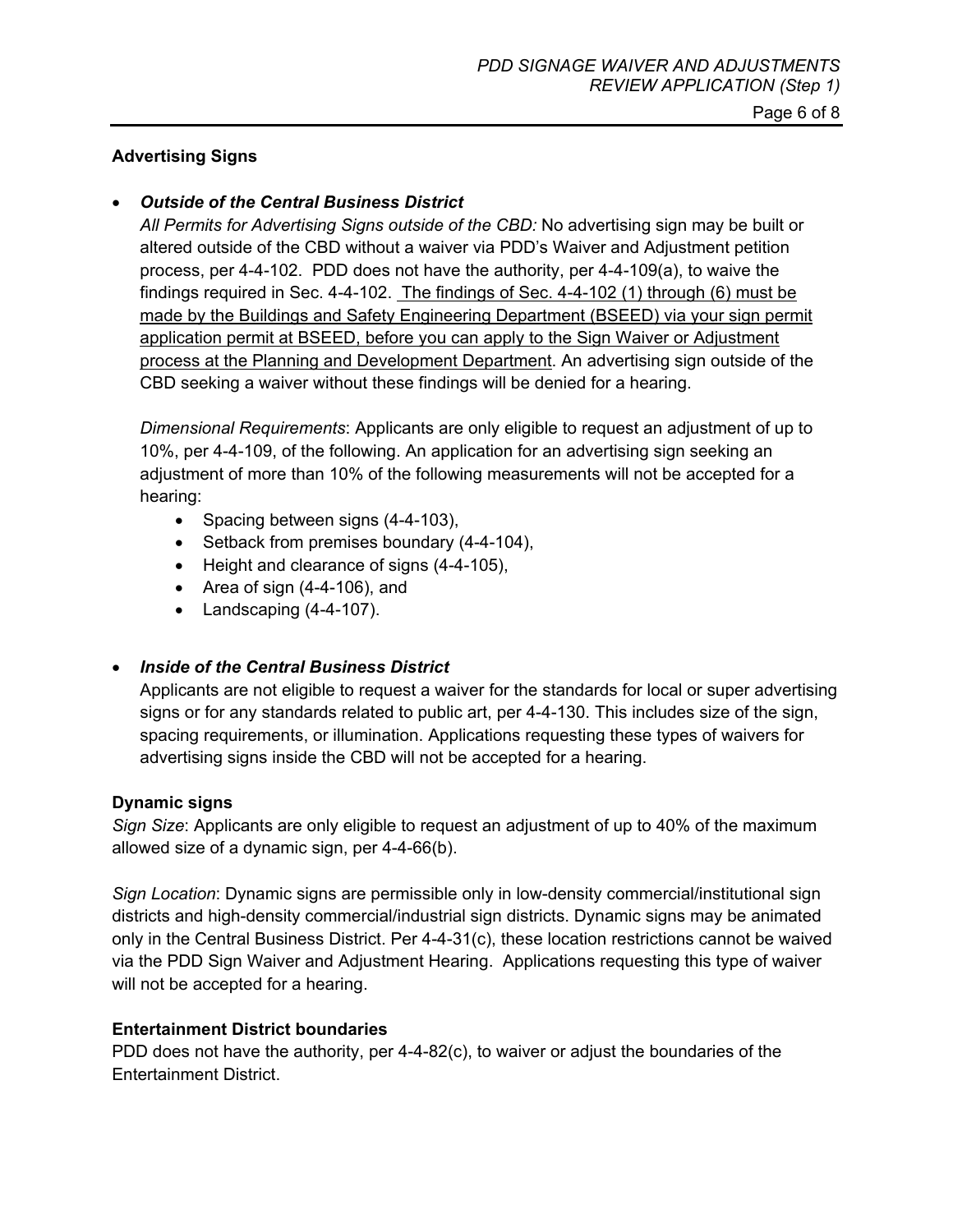#### Page 7 of 8

#### **Temporary, construction, and portable signs**

*Sign Size*: For temporary signs, not including construction signs, for sale or lease signs, and portable signs, applicants are eligible to request an adjustment of up to 25% for the maximum allowed size.

*Additional Temporary Signage*: PDD does not have the authority to waive or adjustment any requirements associated with the additional temporary sign allowances per 4-4-183 (b). This includes:

- Premises listed for sale or lease
- Premises with open building or construction (temporary construction sign)
- Portable signs

**Reference Maps have been included on the following pages….**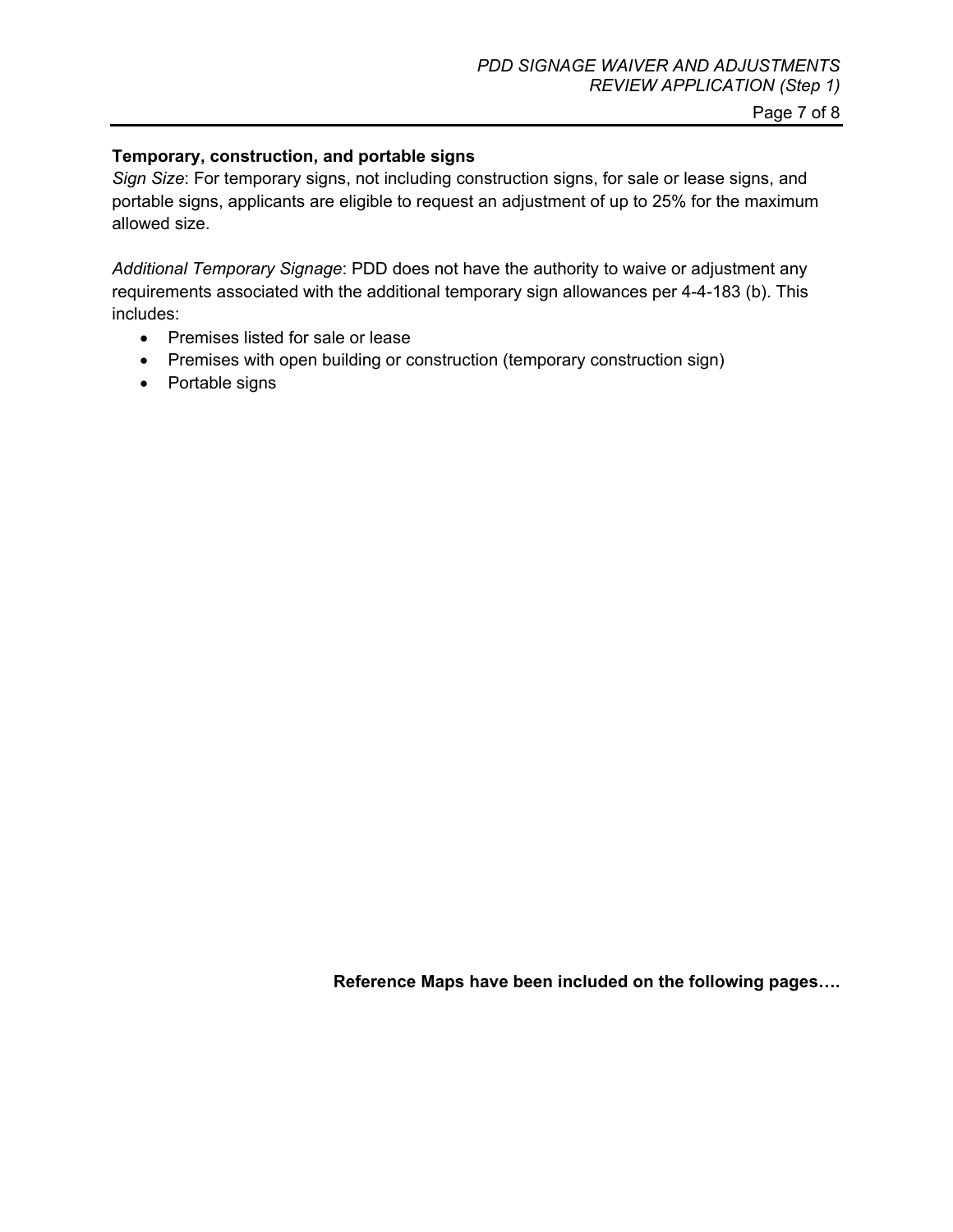